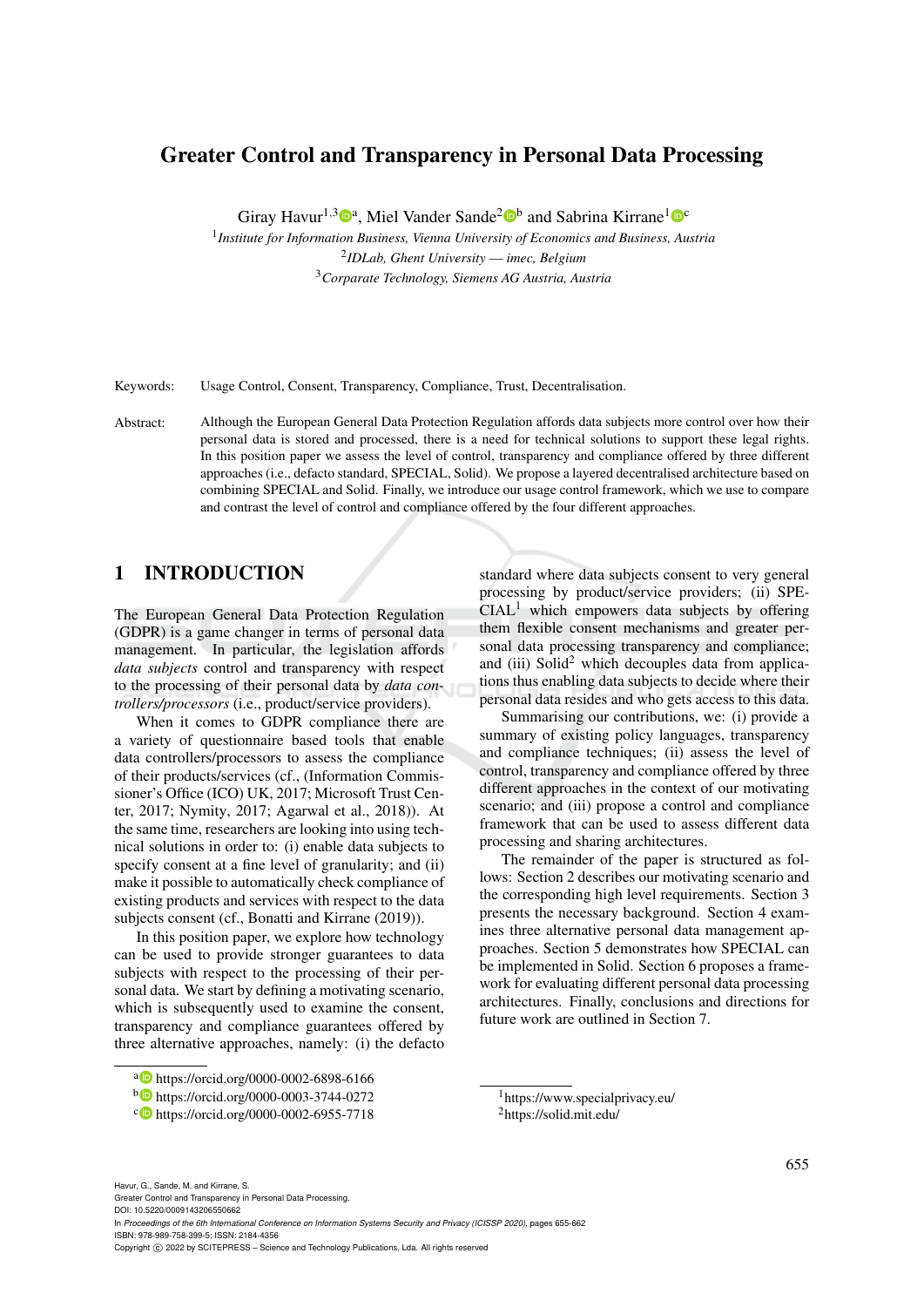## 2 MOTIVATION

We start by describing a concrete motivating scenario and the requirements used to guide our research.

Use Case Scenario. A fictitious company called BeFit (i.e. the data controller) is a producer of wearable appliances for fitness tracking. The device records parameters such as steps taken, active/inactive minutes, location, etc. In addition, the device can be used to monitor food and drinks consumed. The device owner (i.e. the data subject) uses the device in order to track activity, record workouts, and manage weight gain/loss. When it comes to data processing and collection, there are three specific purposes that we focus on in this paper:

(i) *Service Provision:* all of the data gathered by the Befit device is backed up on a server and is used to provide activity information to the device owner via the Befit fitness dashboard;

(ii) *Personal Data Sharing:* the device owner chooses to share data collected by the device with friends, followers or the general public via a third party social fitness network; and

(iii) *Secondary Use:* the device owner consents to their data being used by BeFit in order to optimise existing and future products and services.

Requirements. In order to enable scenarios such as those described above, within the context of the GDPR, the following three key requirements need to be facilitated:

*Consent:* BeFit needs to be able to specify what data is *desired* for which purposes. While at the same time the device owner needs to be able to specify which data should be used for which purposes.

*Transparency:* The device owner should be able to determine what data is collected, what processing is performed, for what purpose, where the data is stored, and with whom it is shared.

*Compliance:* When it comes to personal data processing a company needs to show that they are compliant with the device owners consent.

### 3 BACKGROUND

From a usage control perspective there are three broad bodies of research that need to be considered: (i) machine interpretable policy specification; (ii) personal data processing transparency; and (iii) compliance verification.

Consent. The traditional way to obtain consent is to ask for consent for all current and future personal data processing outlined in very general terms by clicking on an agree button. Acquisti et al. (2013) highlight that several behavioral studies dispute the effectiveness of such consent mechanisms from a comprehension perspective. A study by McDonald and Cranor (2008) indicates it would take on average 201 hours per year per individual if people were to actually read existing privacy policies.

In order to be able to support automated compliance checking it is necessary to encode consent in a manner that is interpretable by machines. Here policy languages play a crucial role. Over the years, several general policy languages that leverage semantic technologies (such as Rei (Kagal et al., 2003) and Protune (Bonatti and Olmedilla, 2007)) have been proposed. Such languages cater for a diverse range of functional requirements, such as access control, query answering, service discovery, and negotiation, etc. More recently the SPECIAL project has proposed a Description Logic based policy language that can be used to express consent, business policies, and regulatory obligations (Bonatti and Kirrane, 2019).

Sticky policies enable data providers to define polices (i.e., preferences and conditions) that state how their data can be used. For instance, a sticky policy can be used to govern data usage, for instance the purposes of the data use, whitelists and blacklists, obligations for data consumers, notification requirements, deletion periods, and trust authorities (Beiter et al., 2014). Given that data is initially sent in an encrypted form, encryption techniques play an important role in the sticky policies paradigm. Two different works (Tang, 2008; Beiter et al., 2014) summarise various encryption techniques used in sticky policy enforcement mechanisms.

Transparency. From a transparency perspective, Bonatti et al. (2017) identified a set of criteria that are important for enabling transparent processing of personal data at scale, and summarise existing literature with respect to the proposed criteria. Several of these works use a secret key signing scheme based on Message Authentication Codes (MACs) together with a hashing algorithm to generate chains of log records that can be used to ensure log confidentiality and integrity (cf., Bellare and Yee (1997)). When it comes to personal data processing, Sackmann et al. (2006) demonstrate how a secure logging system can be used for privacy-aware event encoding. In particular, they introduce the "privacy evidence" concept and discuss how logs can be used to ensure that privacy policies are adhered to. While, Pulls et al. (2013) propose a protocol, which is based on MAC secure logging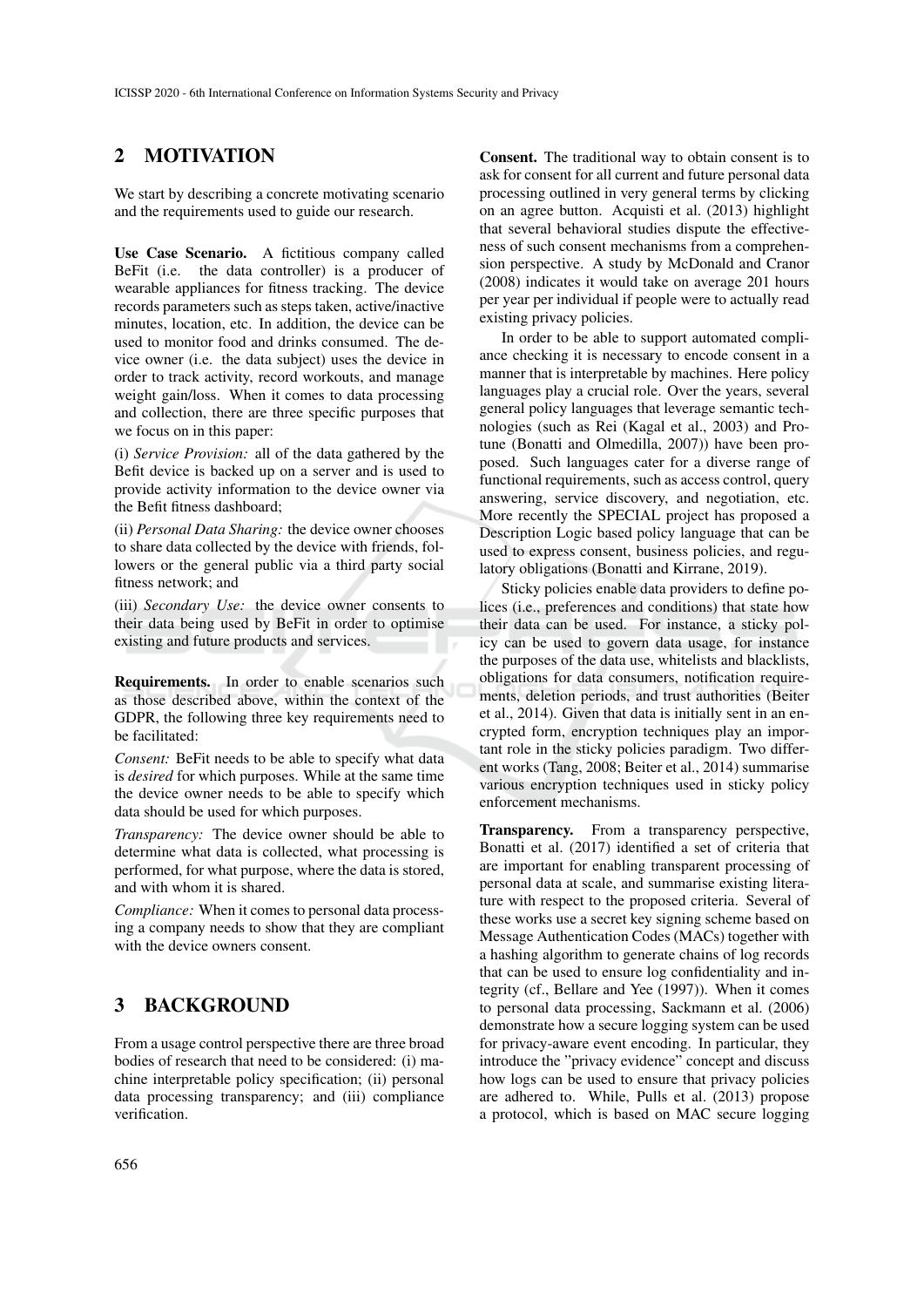techniques, that can be used to ensure both confidentiality and unlinkability of events.

Compliance. From a GDPR compliance perspective, recently the British Information Commissioner's Office (ICO) (Information Commissioner's Office (ICO) UK, 2017), Microsoft (Microsoft Trust Center, 2017), and Nymity (Nymity, 2017) have developed compliance tools that enable companies to assess the compliance of their applications and business processes by completing a predefined questionnaire. When it comes to automatic compliance checking there is a large body of work that focuses on modelling and reasoning over legal requirements using semantic technologies (cf., (Boer et al., 2008; Bartolini et al., 2015; Pandit et al., 2018)). For instance, (Palmirani et al., 2011; Athan et al., 2013) demonstrated how Legal-RuleML can be used to specify legal norms. More recently Bartolini et al. (2015) and Pandit et al. (2018) propose ontologies that can be used to model data protection requirements in a manner that supports compliance verification. While, De Vos et al. (2019) demonstrate how business policies and legal requirements can be represented using a flavor of ODRL, and checked automatically via the Institutional Action Language language.

## 4 ALTERNATIVE APPROACHES

Next we discuss different approaches to personal data management guided by our motivating scenario.

The Defacto Standard Approach. In the vast majority of cases when a user signs up for a new product/service the company presents them with a document where all possible current and future personal data processing is described in very general terms, and a checkbox that needs to be ticked in order to use the product/service.

*Consent*: The GDPR defines several potential legal bases (consent, contract, legal obligation, vital interest, public interest, exercise of official authority, and legitimate interest) under which companies can legally process personal data. In terms of consent companies should ask for consent if the data required goes beyond what is needed for other legal bases.

*Transparency*: The GDPR empowers data subjects with the right to obtain a copy of all personal data that a data controller/processor has concerning them. Following best practice companies should be transparent with respect to the information that will be collected for which purposes.

*Compliance*: The GDPR provides a legal framework for data subjects to lodge complaints with a supervisory authority if their rights have been infringed.

Considering common practices when it comes to handling personal data, in the standard case our BeFit use case scenario could be implemented as follows:

*(i) Service Provision:* BeFit should provide transparency with respect to the processing performed by the device by offering the device owner the ability to opt into all data processing that is necessary in order for the fitness device to function.

*(ii) Personal Data Sharing:* In order to benefit from existing cloud based analytic services the device owner would also need to opt into the 3rd party analytic service providers privacy policy and their terms and services. If integration with the desired thirdparty service is not possible the device owner can resort to data subject access requests to download their data such that it can be uploaded to the analytic service providers website.

*(iii) Secondary Use:* Article 5 of the GDPR states that personal data that is collected for specified, explicit and legitimate purposes should not be further processed in a manner that is incompatible with said purposes, unless there is a legal basis for doing so. For this reason it has become common practice for companies to ask for consent for secondary use separately.

The SPECIAL Approach. The SPECIAL platform, which is routed in Semantic Web technologies and Linked Data principles: (i) supports the acquisition of data subject consent and the recording of both data and metadata (consent, legislative obligations, business processes) as policies; (ii) caters for automated transparency and compliance verification; and (iv) provides a dashboard that make personal data processing comprehensible for data subjects, controllers, and processors.

*Consent:* The SPECIAL project has developed and evaluated several alternative consent user interfaces that enable data controllers to ask for consent for particular data points to be processed for explicitly stated purposes. The consent is subsequently translated into machine understandable policies (i.e., what data is collected, for which purposes, what processing is performed, where they data are stored for how long and with whom it is shared) that are encoded using the SPECIAL Policy Language<sup>3</sup>.

Transparency: The SPECIAL log vocabulary<sup>4</sup> enables companies to record all data processing/sharing

<sup>3</sup>http://purl.org/specialprivacy/policylanguage <sup>4</sup>http://purl.org/specialprivacy/splog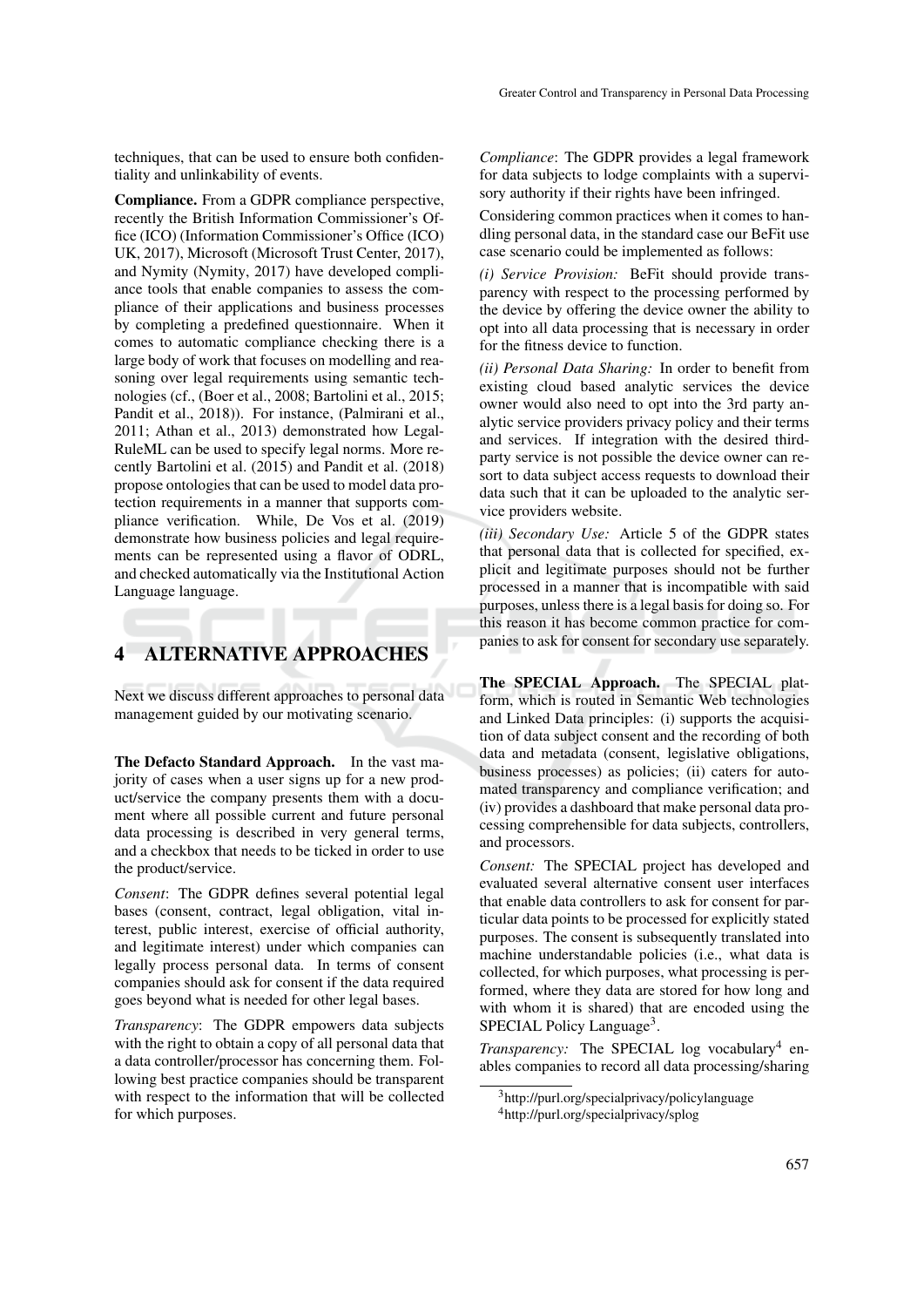performed within their company. The log vocabulary builds upon the SPECIAL policy language ontology and reuses well known vocabularies such as PROV<sup>5</sup> for recording provenance metadata. While, the SPE-CIAL dashboard provides a uniform interface to let data subjects exercise their rights (i.e., access to data, right to erasure, etc.).

*Compliance:* The SPECIAL project supports three different types of compliance checking: (i) the data processing which a company would like to perform complies with the data subjects consent (i.e., ex-ante compliance checking); (ii) all personal data processing performed by the companies products and services are stored in an event log (i.e., the SPECIAL ledger) which is subsequently checked against the data subjects consent (i.e., ex-post compliance checking); and (iii) business processes are recorded as sets of permissions and checked against regulatory obligations set forth in the GDPR (i.e., business process compliance testing).

Our BeFit use case scenario could be implemented in SPECIAL as follows:

(i) *Service Provision:* The SPECIAL consent interface could be used to obtain fine grained consent for specific processing, for instance to derive calories burned, display route on map, back up data, etc. While the SPECIAL dashboard could be used to provide transparency with respect to the data processing performed on the device.

(ii) *Personal Data Sharing:* At the request of the device owner BeFit could share data with existing cloud based analytic services (e.g., Runkeeping and Strava). A sticky policy could in turn be used to tightly couple usage constraints and the personal data that it governs.

(iii) *Secondary Use:* At the request of the device owner BeFit could use the device owners personal data for the secondary purpose of improving BeFit's products and services. The device owner would have full transparency with respect to this processing and could elect to opt out at any point in the future.

The Solid Approach. The term "Social Linked Data" or *Solid* (Sambra et al., 2016) refers to a recommended set of tools, best practices, and predominately W3C standards and protocols, to build decentralised social applications based on Linked Data principles. Its main premise is establishing *podcentric* platforms: data subjects maintain a personal domain and associated data storage, i.e. a data pod, from which they give applications permission to read or write personal data. The pod provides a set of

personal Web APIs, an identity provider using WebID, and an inbox to receive notifications based on Websockets or Linked Data Notifications (LDN) (Capadisli et al., 2017). Because of its open ecosystem and progressive stance, Solid is able to attract a significant developer community for improving the standards and tools, and building more applications.

*Consent:* Solid extensively decouples data from services, thus increasing the user's control over personal data, enhancing the mobility of data between services and lowering data duplication overall. The interoperability through Linked Data standards and protocols (i.e., the Resource Description Framework (RDF) data model) ensures any pod can provide data to any service application. A basic consent mechanism is present in the Solid pod as an access-control list (ACL), where data providers agree to let an application read or write certain resources that reside in their pod.

*Transparency:* Solid is able to achieve full transparency on primary data access: the data pod owner has a complete view on *who* is reading or writing *what* data and *when*, and whether they have the permissions to do so. These activities can be recorded by applying any log vocabulary; Solid currently does not provide a default one. Like in other approaches, transparency on secondary data access or data processing, i.e. data that does not directly originate from the data pod because it was copied, cached or inferred, requires additional measures. However, Solid does provides a notification system that enhances the implementation of transparency, for instance by alerting data subjects about how their data is used.

*Compliance:* Solid offers the standards necessary to connect to data pods, retrieve their data and use them. Ex-ante compliance checking is performed by enforcing the ACL rules: data access that is directly non-compliant will be blocked. Ex-post compliance checking can be performed by inspecting the pod's ACL log for patterns of misconduct.

Our BeFit use case scenario could be implemented in Solid as follows:

(i) *Service Provision:* The device owner owns a Solid pod, in which all data captured by the device is stored. In order to use BeFit's fitness dashboard application, the device owner registers with their pod. Upon registration, BeFit requests access to the personal data captured by the device and advises on the intended use. In the pod's management dashboard, the device owner can decide to grant or deny access, and specify the applied policy.

(ii) *Personal Data Sharing:* With the device's data residing in the device owner's pod, they can be shared

<sup>5</sup>https://www.w3.org/TR/prov-o/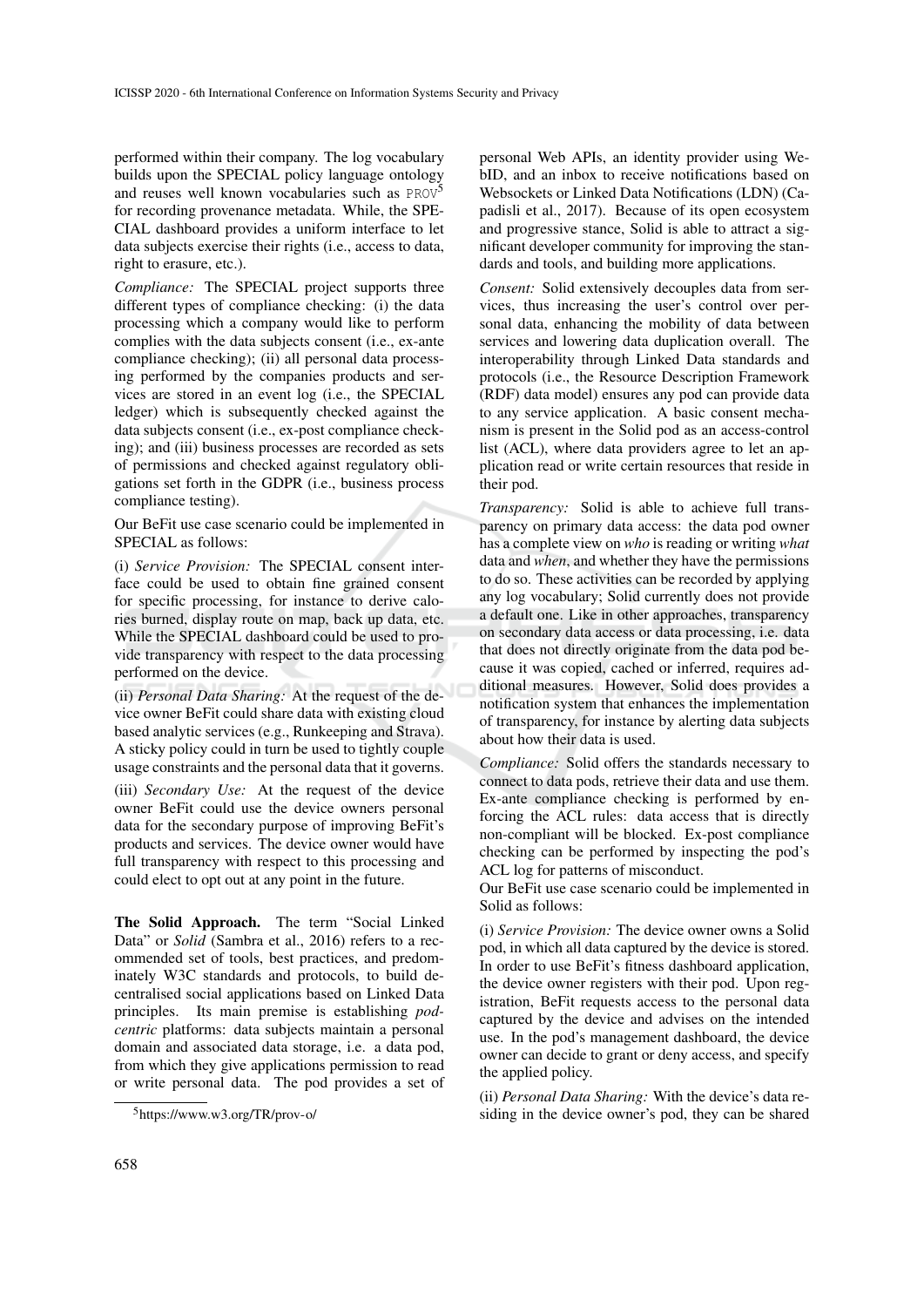

Figure 1: Technical extensions.

with any existing service without the approval or interference of BeFit. The sharing process would be identical to the process for BeFit's fitness dashboard.

(iii) *Secondary Use:* BeFit can request additional data or intended use such as optimising existing and future products, when the device owner registers the pod or by sending a notification to the pod's inbox. In the pod's management dashboard, the device owner could opt-in or opt-out to these changes. When it comes to additional data access, full transparency is covered through the ACL log.

## 5 STRONGER GUARANTEES

In this section, we discuss how the consent, transparency and compliance methods from the SPECIAL project could be implemented in a Solid environment, resulting in great control and transparency. From a compliance perspective, we touch upon mechanisms that could establish trust between data providers and service providers in such a scenario.

Applying SPECIAL in Solid. In Section 4, we discussed three scenarios for personal data sharing and processing, each with a specific *technical architecture* and distinctive *consent, transparency and compliance* mechanisms. However, the layering of these approaches, as depicted in Figure 1, could in fact provide data subjects with stronger guarantees on personal data processing. The defacto standard approach sets the baseline where the data subject has legal guarantees originating from the GPDR: opt-in consent, the right to access, and a complaints mechanism. The SPECIAL project extends this scenario with machine understandable policies and logging, methods for automated compliance checking, a dashboard for transparency, and more control from a consent perspective.

With Solid, the mechanisms above can be embedded as follows: personal data now resides in a Solid data pod as part of a decentralized Web-based ecosystem under the full control of the data subject. This decoupling of applications and data provides data subjects with more leverage to co-determine the data usage policy. Service providers are not granted data access before the policy is decided upon, and moving data between services is significantly easier, allowing unsatisfied data subjects to go elsewhere. In addition to this paradigm, Solid offers the means to implement the SPECIAL consent, transparency and compliance mechanisms in an open, pod-centric, and decentralized Web environment: standard data exchange Web protocols, a notification system, open-source software and a growing developer community.

Figure 2 shows a possible implementation of SPE-CIAL using Solid. The service providers' applications and the data subjects' pods both adopt: (i) the *SPECIAL policy language* to increase the granularity of Solid's ACL-based access control; and (ii) the *SPECIAL log vocabulary* to record data usage events. Data subjects can register their personal data pod with applications from different service providers. Both parties use the policy language to decide on the policy to apply to the data, possibly with help of the SPECIAL's consent user interfaces. Consent can be given after a policy negotiation phase: (i) the service provider expresses the policy it desires in exchange for its service; (ii) the data subject responds with what is acceptable; (iii) after mutual agreement the data subjects consent is materialized as a sticky policy, and the application is granted access to the data. A Solid pod uses the log vocabulary to record all read or write activity in a local log, and a Solid application uses the log vocabulary to record all data retrieval, processing, and sharing activities. Depending on the trust mechanism in effect (more info on this later) the former is stored in the SPECIAL ledger, a local log, a distributed log, or with another trusted third-party.

Over plain Solid, the integration of SPECIAL offers service providers the means to communicate any further data processing (policy language and ledger); and the device owner has the means to monitor and manage data usage from its Solid pod in a comprehensible way (consent user interface and dashboard). The used policy and logs feed SPECIAL's automatic ex-post compliance checking process. A cross-check of logs from both parties can discover inconsistencies with the policy and thus detect compliance failure early. The ex-ante checking process can be adopted when Solid applications also describe their business logic, which can be displayed in the dashboard as well as enhance transparency even further. Finally,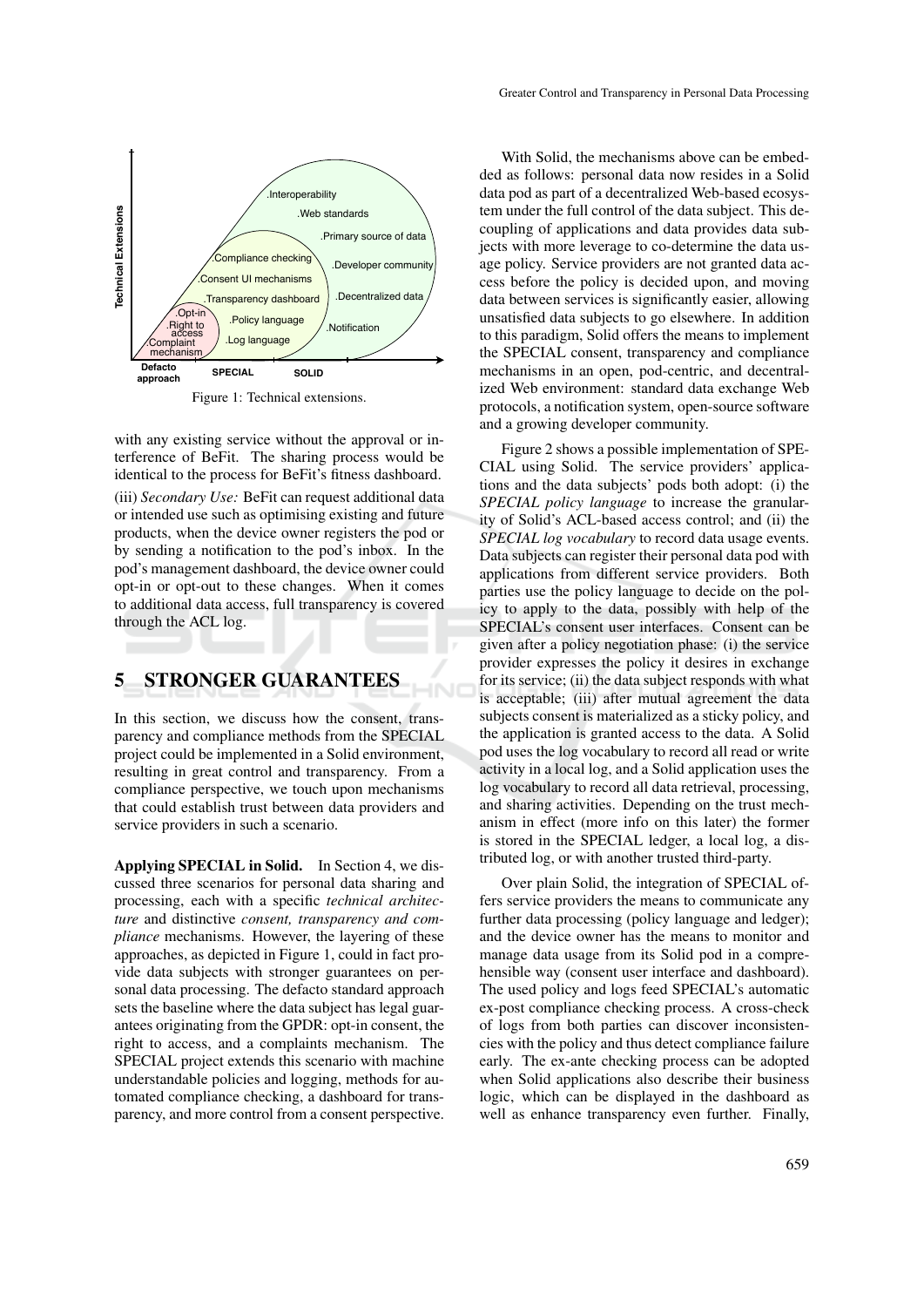

Figure 2: SPECIAL applied to Solid.

Solid's notification system allows a continuous interaction between data pods and applications, facilitating later changes such as policy updates, novel types of data usage, and opting out.

Trust Mechanisms. There are certain types of data use where strong compliance guarantees can only be given by means of *trust*. Therefore, we discuss several trust mechanisms adopted from (Jøsang et al., 2007) in the context of an open Web environment, with the purpose of obtaining *the degree of trustworthiness data subjects assign to a data controller/processor for adhering to a jointly agreed upon data usage policy*. Most existing works on trusted environments introduce strong ties to the OS and hardware layers, which makes them very applicable to centralized and distributed computing (Azzedin and Maheswaran, 2002). However, they loose most benefits and guarantees when this ecosystem is opened up, such as Solid. Protocols and environments with farreaching trust guarantees such as Trusted Computing (Mitchell, 2005) even directly contradict an open platform and are criticized for encouraging vendor lock-in (Oppliger and Rytz, 2005). Within open, distributed and decentralized multi-agent systems like the Web and Solid, trust mechanisms are generally limited to softer guarantees in exchange for interoperability (Cofta, 2018). From the works herein, Pinyol and Sabater-Mir (2013) identify three main approaches:

*Security* or policy-based approaches rely on cryptog-

raphy and digital signatures to ensure basic guarantees such as the authenticity and integrity of a specific party, which presumably leads towards trust. This approach, which is already adopted by the sticky policies from SPECIAL, does not increase trust in data usage. Hence, additional trust mechanisms are required.

*Institutional* approaches require a centralised thirdparty to reward or punish parties according to their reported activities. According to Golbeck (2006), these are most valuable in smaller data subject-processor subnets. For socio-economic and technical difficulties, it seems unlikely that Solid will ever span a Webscale network. Instead, it is likely that data pods will be part of many small Solid subnetworks formed around a certain (type of) application, driven by the network effect (Hendler and Golbeck, 2008). For highly regulated applications with rather static userbases such as banking, it is legitimate for data pods to trust a single auditing institution.

*Social* Social approaches establish trust based on past interactions qualified by the data subject or its peers (Bonatti et al., 2005), often coined as *referral trust* (Artz and Gil, 2007). One example involves building certificate chains to form a "Web of trust" (Backes et al., 2010). A member expresses belief in another member by singing his public key. This belief is transitive, therefore a member can trust public keys by verifying the existence of a chain. (Backes et al., 2010) show that this can also be done in anonymity by using non-interactive zero-knowledge proof of knowledge. Reputation-based approaches add *weightings* to referral trust to establish a softer, less binary decision. Wahab et al. (2015) identifies four common models: Feedback-based models calculate a trust value based on user reviews based on quality of service metrics. Major challenges are how to bootstrap trust in a new or modified network and to ensure the quality and credibility of reviews. Statistics-based models combine multiple sources of trust with objective statistical methods (e.g., a Bayesian network or PageRank); fuzzy-logic based models combine subjective feedback and objective quality measurements to indicate trust without computing a final trust value; and data-mining-based models use text mining to analyze reviews assuming user reviews are always credible. Because Solid redistributes leverage (i.e., the policy and data are not under control of the service provider by default), social trust approaches are significantly more powerful. Especially where a bad reputation can lead to data providers moving their Solid pod to a competing service.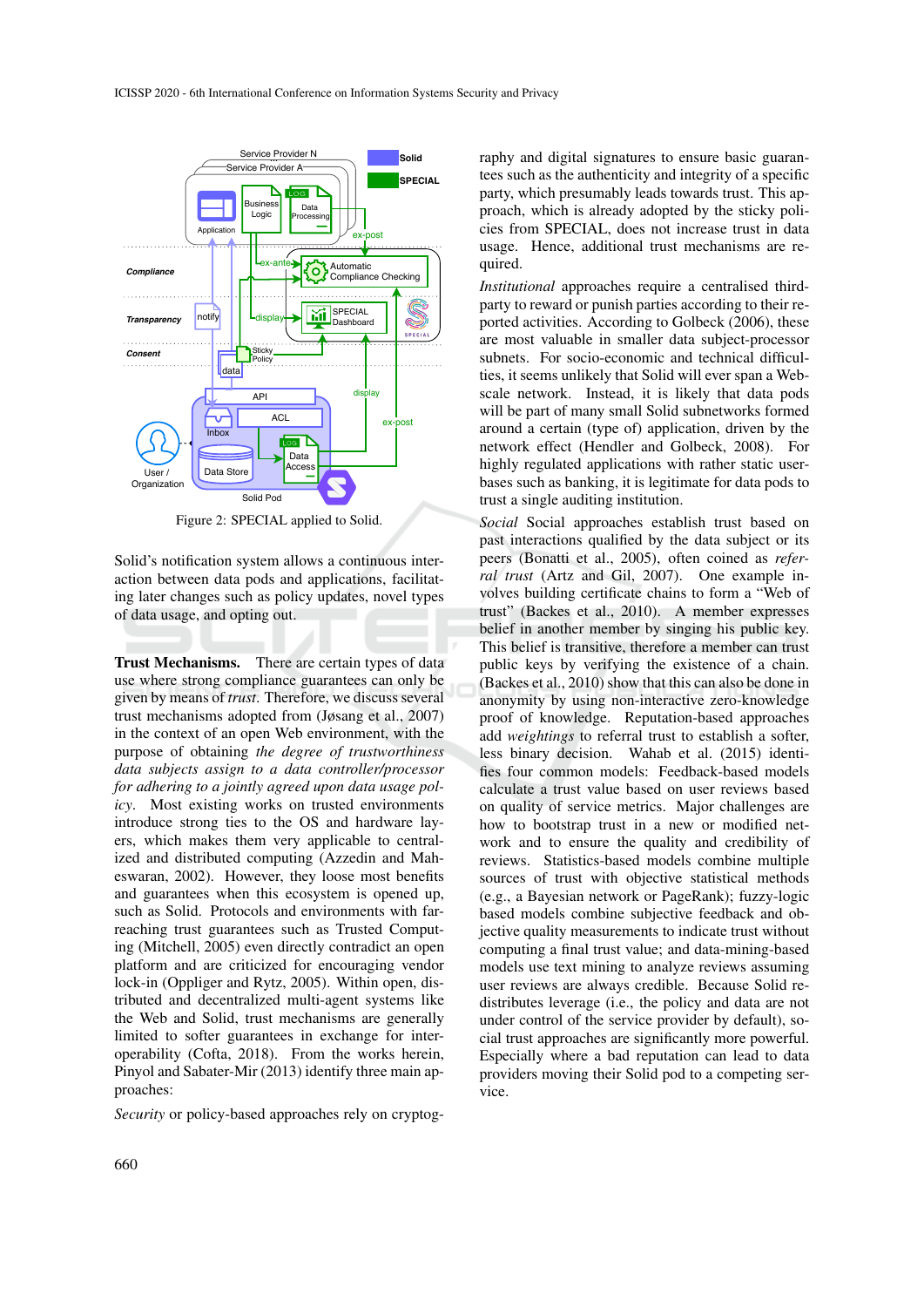

Figure 3: Usage Control Framework.

#### 6 ASSESSMENT FRAMEWORK

Finally we propose a usage control framework that can be used to assess different data processing and sharing architectures. The framework consists of nine features whose adoption in architectures would provide stronger guarantees in terms of consent, transparency, and compliance. Aside from the *web standards* and *developer community* features (both of which are necessary for pushing this research agenda forward) all other features were derived from the literature presented in Section 3.

*Semantics* enables the machines to understand the data, which eases automation, data integration and interoperability across applications. Moreover, concepts, relationships between things and categories of things can be defined in semantic data models. Enabling such models for policies and logs would help machines not only to enforce the policies automatically but also to record the data access and usage related log entries in a machine-processable way.

*Granularity* refers to the levels of detail carried for describing policies and log records.

*Logging* is the act of recording events related to the execution of business logic and to access and usage of personal data.

*Automated Compliance* is the ability to automatically adhere to policies that are defined by data subjects and legal regulations while accessing or processing personal data.

*Digital Signatures* are mathematical schemes for ver-

ifying the authenticity of the source of data and for ensuring the integrity of data. These signatures support sticky policies and the integrity of the log.

*User Experience (UX)* deals with human cognitive limitations by improving human-computer interaction and system aspects such as utility, ease of use and efficiency for consent and transparency management.

*Data Mobility* is immediate and self-service access to personal data with regard to right of access defined in GDPR.

*Web Standards* are the formal, open standards and other technical specifications that define and describe aspects of the World Wide Web. The use of such standards would potentially standardize compliance checking mechanisms and facilitate transparency across corporate boundaries.

*Developer Community* is a group of programmers that are supported by APIs and proper documentation so that they can contribute to development efforts. The more the web standards are followed in an architecture the easier it would get for the developers to take develop applications.

In Figure 3, the y-axis denotes the degree of adoption of the described features by four different data processing architectures portrayed in Sections 4 and 5. The lower end of the figure categorizes the features with respect to their relation to the key requirements derived for usage control in Section 2.

**IGY PUBLICATIONS** 

### 7 CONCLUSIONS

SPECIAL affords data subjects more control over how their data is used, however given the data resides on the company servers SPECIAL assumes that they are working with companies who want to demonstrate compliance. Solid potentially provides for the greatest degree of control in terms of policy specification, however the enforcement of usage control in a decentralised setting is still an open research challenge. Thus, a combination of both complimentary approaches and a suitable mechanism to establish trust between parties, could provide a solid base for building environment with strong data usage control and compliance. In future work we plan to demonstrate how the Open Digital Rights Language can be used to specify Solid usage policies and to support negotiation between data producers and consumers and enhancing the Linked Data platform protocols with policy exchange and negotiation mechanisms.